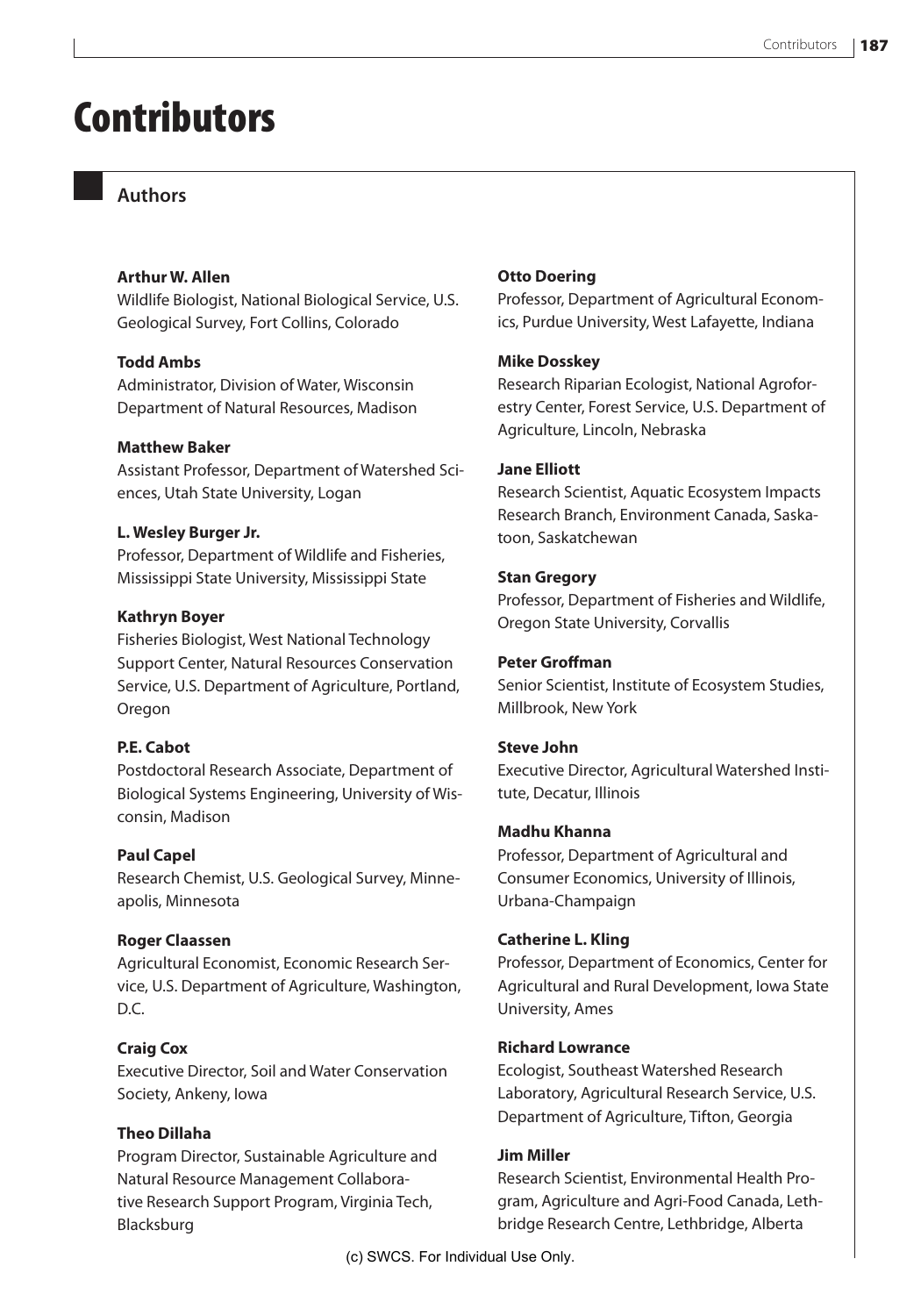#### **David J. Mulla**

Professor, Department of Soil, Water, and Climate, University of Minnesota, St. Paul

#### **P. Nowak**

Chair, Academic Programs, Gaylord Nelson Institute for Environmental Studies, University of Wisconsin, Madison

#### **F.J. Pierce**

Director, Center for Precision Agricultural Systems, Washington State University, Prosser

#### **William E. Puckett**

Deputy Chief, Soil Survey and Resource Assessment, Natural Resources Conservation Service, U.S. Department of Agriculture, Washington, D.C.

#### **C.L. Redman**

Director, Global Institute of Sustainability, and Julie Ann Wrigley Professor, School of Human Evolution and Social Change, Arizona State University, Tempe

#### **Kurt Riitters**

Deputy Program Manager, Forestry Sciences Laboratory, Southern Research Station, Forest Service, U.S. Department of Agriculture, Research Triangle Park, North Carolina

#### **G. Philip Robertson**

Professor, Department of Crop & Soil Sciences and W.K. Kellogg Biological Station, Michigan State University, Hickory Corners

#### **Anne Simmons**

Senior Professional Staff, Agriculture Committee, U.S. House of Representatives, Washington, D.C.

#### **Thomas W. Simpson**

Professor and Coordinator, Chesapeake Bay Agricultural Programs, University of Maryland, College Park

#### **K.M. Sylvester**

Assistant Research Scientist, Inter-University Consortium for Political and Social Research, University of Michigan, Ann Arbor

#### **Mark Tomer**

Soil Scientist, National Soil Tilth Laboratory, Agricultural Research Service, U.S. Department of Agriculture, Ames, Iowa

#### **Todd Walter**

Assistant Professor, Department of Biological and Environmental Engineering, Cornell University, Ithaca, New York

#### **Mary C. Watzin**

Professor, Rubenstein School of Environment and Natural Resources, University of Vermont, Burlington

#### **Sarah Weammert**

Faculty Extension Assistant, BMP Project Leader, University of Maryland, College Park

#### **John Wiens**

Lead Scientist, The Nature Conservancy, Arlington, Virginia

#### **Wanhong Yang**

Associate Professor, Department of Geography, University of Guelph, Guelph, Ontario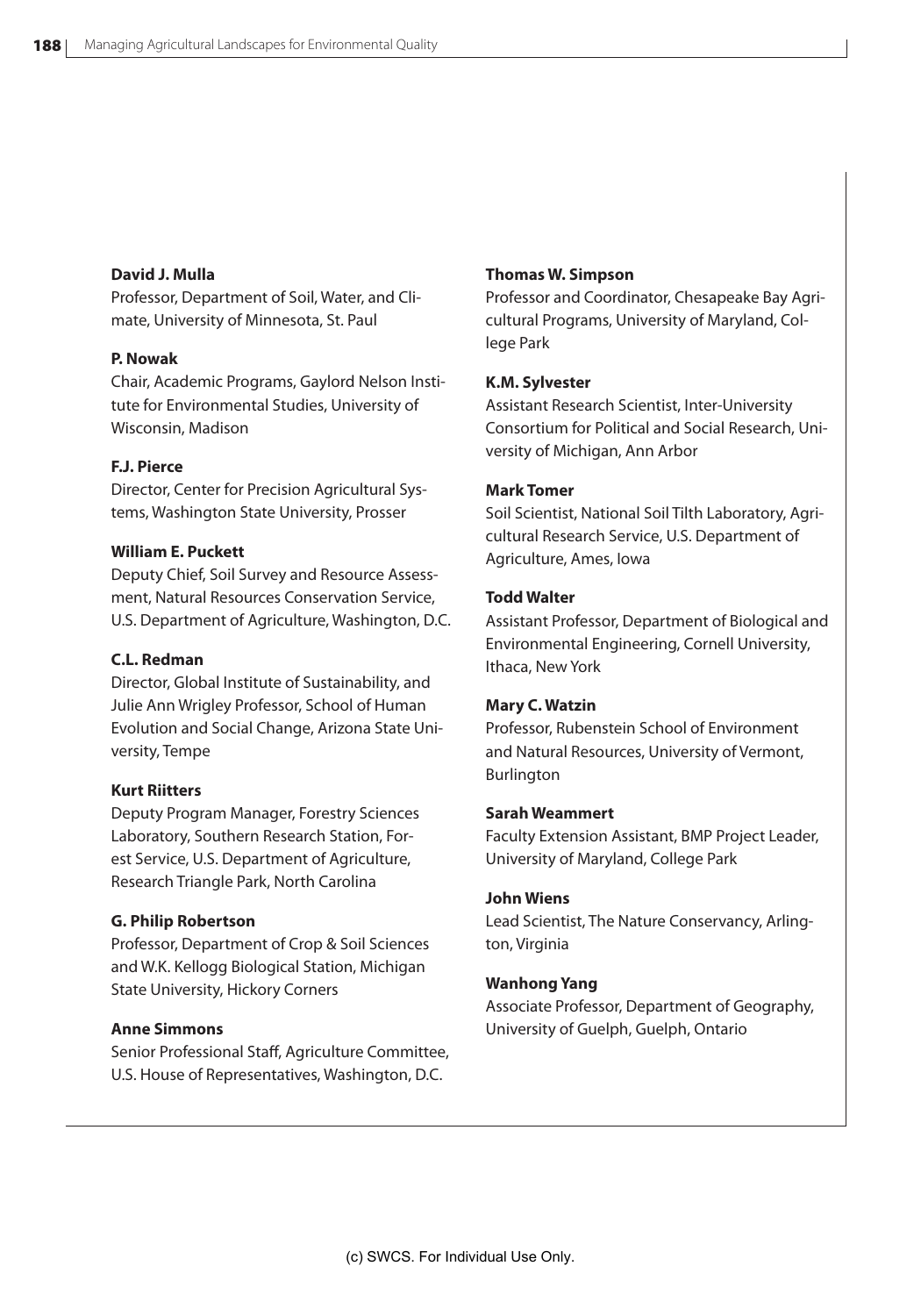## **CEAP Technical Committee**

**Jerry Bernard**  Natural Resources Conservation Service

**Jan Boll** University of Idaho

**Dale Bucks** Agricultural Research Service

**Mike Burkart** Agricultural Research Service

**Richard Butts** Agriculture and Agri-Food Canada

**Craig Cox** Soil and Water Conservation Society

**Tom Drewes** Natural Resources Conservation Service

**Lisa Duriancik** Cooperative State Research, Education and Extension Service

**Tom Franklin** The Wildlife Society

**Bill Gburek** Agricultural Research Service

**Brook Harker** Agriculture and Agri-Food Canada

**Robert Kellogg** Natural Resources Conservation Service

**Cathy Kling** Iowa State University **Scott Knight** Agricultural Research Service

**Tom Lederer** Farm Service Agency

**Martin Locke** Agricultural Research Service

**Mike O'Neill** Cooperative State Research, Education and Extension Service

**Roberta Parry** Environmental Protection Agency

**Charles Rewa** Natural Resources Conservation Service

**Clarence Richardson** Agricultural Research Service

**Carlos Rodriguez** Agricultural Research Service

**Mary Ann Rozum** Cooperative State Research, Education and Extension Service

**Max Schnepf** Soil and Water Conservation Society

**Andrew Simon** Agricultural Research Service

**Janice Ward** U.S. Geological Survey

**Mark Weltz** Agricultural Research Service